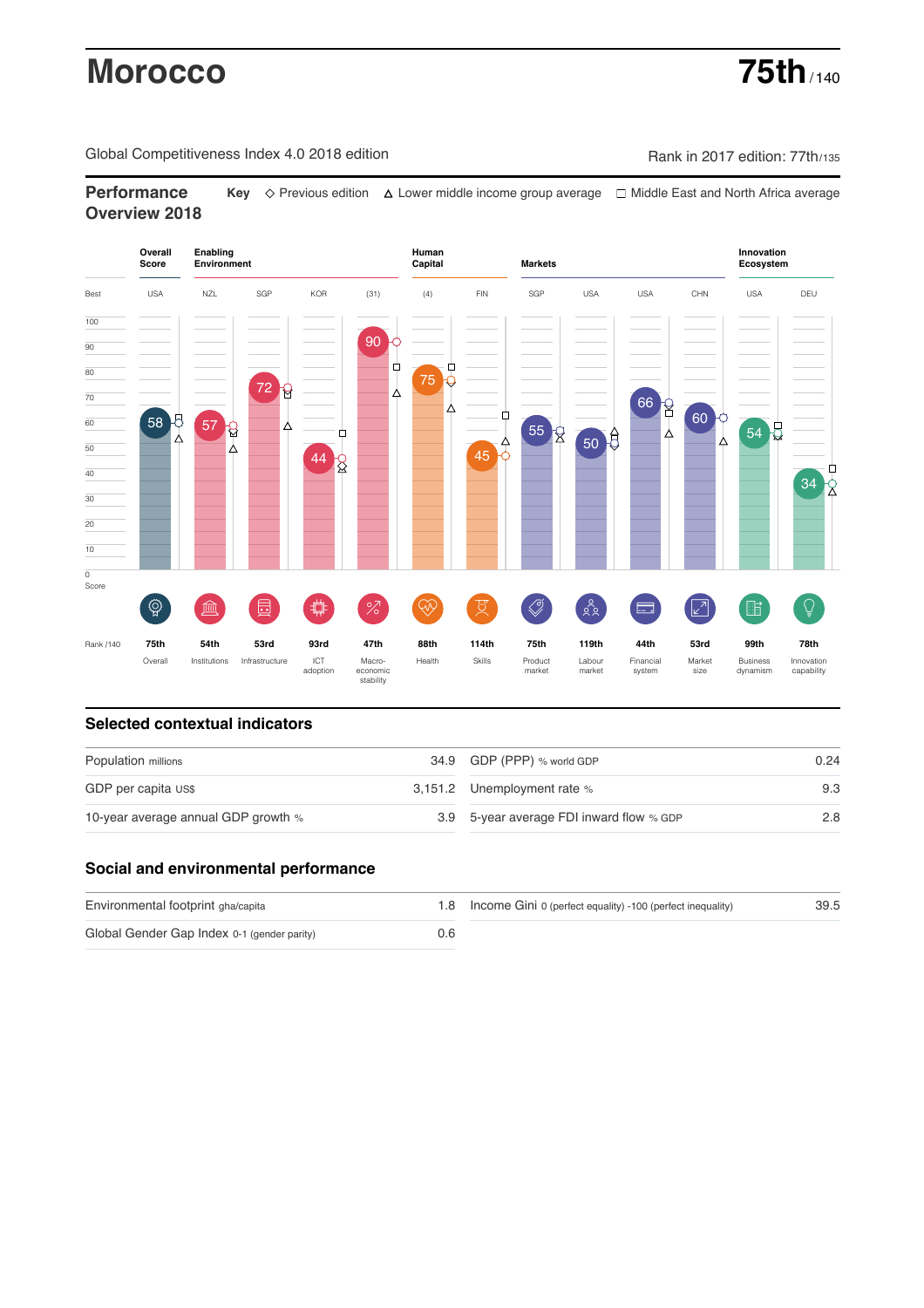### **Morocco 75th**/140

| <b>Index Component</b>                                                   | Value    | Score *           | Rank/140     | <b>Best Performer</b>       |
|--------------------------------------------------------------------------|----------|-------------------|--------------|-----------------------------|
| 無<br>Pillar 1: Institutions 0-100 (best)                                 |          | 56.6 ↑            | 54           | <b>New Zealand</b>          |
| 1.01 Organized crime 1-7 (best)                                          | 5.4      | 73.0 ↓            | 35           | Finland                     |
| 1.02 Homicide rate /100,000 pop.                                         | 1.2      | $97.5 =$          | 40           | Multiple (9)                |
| 1.03 Terrorism incidence 0 (very high) -100 (no incidence)               | 100.0    | 100.0 $\uparrow$  | 28           | Multiple (24)               |
| 1.04 Reliability of police services 1-7 (best)                           | 5.5      | 75.5 ↓            | 34           | Finland                     |
| 1.05 Social capital 0-100 (high)                                         | 39.7     | 39.7 ↓            | 129          | Australia                   |
| 1.06 Budget transparency 0-100 (best)                                    | 50.0     | $50.0 =$          | 77           | Multiple (2)                |
| 1.07 Judicial independence 1-7 (best)                                    | 3.9      | 48.6 ↑            | 65           | Finland                     |
| 1.08 Efficiency of legal framework in challenging regulations 1-7 (best) | 4.0      | 49.7 ↑            | 39           | Finland                     |
| 1.09 Freedom of the press 0-100 (worst)                                  | 43.1     | 56.9 ↓            | 110          | Norway                      |
| 1.10 Burden of government regulation 1-7 (best)                          | 4.1      | 52.3 $\uparrow$   | 25           | Singapore                   |
| 1.11 Efficiency of legal framework in settling disputes 1-7 (best)       | 4.0      | 49.9 ↑            | 55           | Singapore                   |
| 1.12 E-Participation Index 0-1 (best)                                    | 0.78     | 77.5 ↓            | 55           | Multiple (3)                |
| 1.13 Future orientation of government 1-7 (best)                         | 4.1      | $51.2$ ↑          | 46           | Singapore                   |
| 1.14 Incidence of corruption 0-100 (best)                                | 40.0     | 40.0 ↑            | 69           | New Zealand                 |
| 1.15 Property rights 1-7 (best)                                          | 4.9      | 65.8 ↑            | 39           | Finland                     |
| 1.16 Intellectual property protection 1-7 (best)                         | 4.6      | 60.3 $\uparrow$   | 43           | Finland                     |
| 1.17 Quality of land administration 0-30 (best)                          | 15.5     | $51.7 =$          | 70           | Singapore                   |
| 1.18 Strength of auditing and reporting standards 1-7 (best)             | 5.1      | 67.5 ↑            | 47           | Finland                     |
| 1.19 Conflict of interest regulation 0-10 (best)                         | 5.7      | $57.0 =$          | 65           | Multiple (2)                |
| 1.20 Shareholder governance 0-10 (best)                                  | 6.0      | $60.0 =$          | 56           | Kazakhstan                  |
|                                                                          |          | 71.5 ↑            |              |                             |
| 囩<br>Pillar 2: Infrastructure 0-100 (best)                               |          |                   | 53           | Singapore                   |
| 2.01 Road connectivity index 0-100 (best)                                | 79.1     | $79.1 =$          | 33           | <b>United States</b>        |
| 2.02 Quality of roads 1-7 (best)                                         | 4.5      | 58.0 ↓            | 48           | Singapore                   |
| 2.03 Railroad density km of roads/square km                              | 4.7      | $11.8 =$          | 72           | Multiple (20)               |
| 2.04 Efficiency of train services 1-7 (best)                             | 3.7      | 44.3 $\downarrow$ | 55           | Switzerland                 |
| 2.05 Airport connectivity score                                          | 71,958.0 | 57.3 ↓            | 52           | Multiple (8)                |
| 2.06 Efficiency of air transport services 1-7 (best)                     | 5.0      | 67.1 ↑            | 46           | Singapore                   |
| 2.07 Liner Shipping Connectivity Index 0-157.1 (best)                    | 67.0     | 67.0 ↑            | 16           | Multiple (4)                |
| 2.08 Efficiency of seaport services 1-7 (best)                           | 4.9      | 64.7 ተ            | 28           | Singapore                   |
| 2.09 Electrification rate % pop.                                         | 99.1     | $99.1$ 1          | 81           | Multiple (66)               |
| 2.10 Electric power transmission and distribution losses % output        | 15.2     | 88.3 ↓            | 97           | Multiple (9)                |
| 2.11 Exposure to unsafe drinking water % pop.                            | 20.1     | 81.5 $\uparrow$   | 96           | Multiple (23)               |
| 2.12 Reliability of water supply 1-7 (best)                              | 5.7      | 78.8 ↑            | 43           | Switzerland                 |
| ₽<br>Pillar 3: ICT adoption 0-100 (best)                                 |          | 44.2 ↑            | 93           | Korea, Rep.                 |
| 3.01 Mobile-cellular telephone subscriptions /100 pop.                   | 122.9    | 100.0 $\uparrow$  | 58           | Multiple (68)               |
| 3.02 Mobile-broadband subscriptions /100 pop.                            | 58.3     | n/a               | 85           | <b>United Arab Emirates</b> |
| 3.03 Fixed-broadband Internet subscriptions /100 pop.                    | 3.9      | 7.7 <sub>0</sub>  | 93           | Switzerland                 |
| 3.04 Fibre Internet subscriptions /100 pop.                              | 0.0      | n/a               | 94           | Korea, Rep.                 |
| 3.05 Internet users % pop.                                               | 58.3     | 58.3 ↑            | 73           | Iceland                     |
| <sup>%</sup> Pillar 4: Macroeconomic stability 0-100 (best)              |          | 90.0 $\downarrow$ | 47           | Multiple (31)               |
| 4.01 Inflation annual % change                                           | 1.2      | $100.0 =$         | $\mathbf{1}$ | Multiple (74)               |
| 4.02 Debt dynamics 0-100 (best)                                          | 80.0     | 80.0 $\sqrt{ }$   | 52           | Multiple (36)               |
| Qv                                                                       |          |                   | 88           |                             |
| Pillar 5: Health 0-100 (best)                                            |          | 74.9 ↑            |              | Multiple (4)                |
| 5.01 Healthy life expectancy years                                       | 64.0     | 74.9 ተ            | 87           | Multiple (4)                |
| 섯<br>Pillar 6: Skills 0-100 (best)                                       |          | 45.2 ↓            | 114          | <b>Finland</b>              |
| 6.01 Mean years of schooling Years                                       | 4.8      | $32.0 =$          | 123          | Finland                     |
| 6.02 Extent of staff training 1-7 (best)                                 | 3.6      | 43.9 ↑            | 94           | Switzerland                 |
| 6.03 Quality of vocational training 1-7 (best)                           | 3.6      | 43.4 ↑            | 101          | Switzerland                 |
| 6.04 Skillset of graduates 1-7 (best)                                    | 3.5      | 41.0 ↑            | 117          | Switzerland                 |
| Digital skills among population 1-7 (best)<br>6.05                       | 3.7      | 45.6 ↓            | 96           | Sweden                      |
| Ease of finding skilled employees 1-7 (best)<br>6.06                     | 3.8      | 46.2 ↑            | 99           | <b>United States</b>        |
| 6.07 School life expectancy Years                                        | 11.8     | $65.5 =$          | 102          | Multiple (9)                |
| 6.08 Critical thinking in teaching 1-7 (best)                            | 2.2      | 19.9 $\sqrt{ }$   | 138          | <b>United States</b>        |
| 6.09 Pupil-to-teacher ratio in primary education Ratio                   | 26.6     | 58.5 ↓            | 95           | Multiple (6)                |